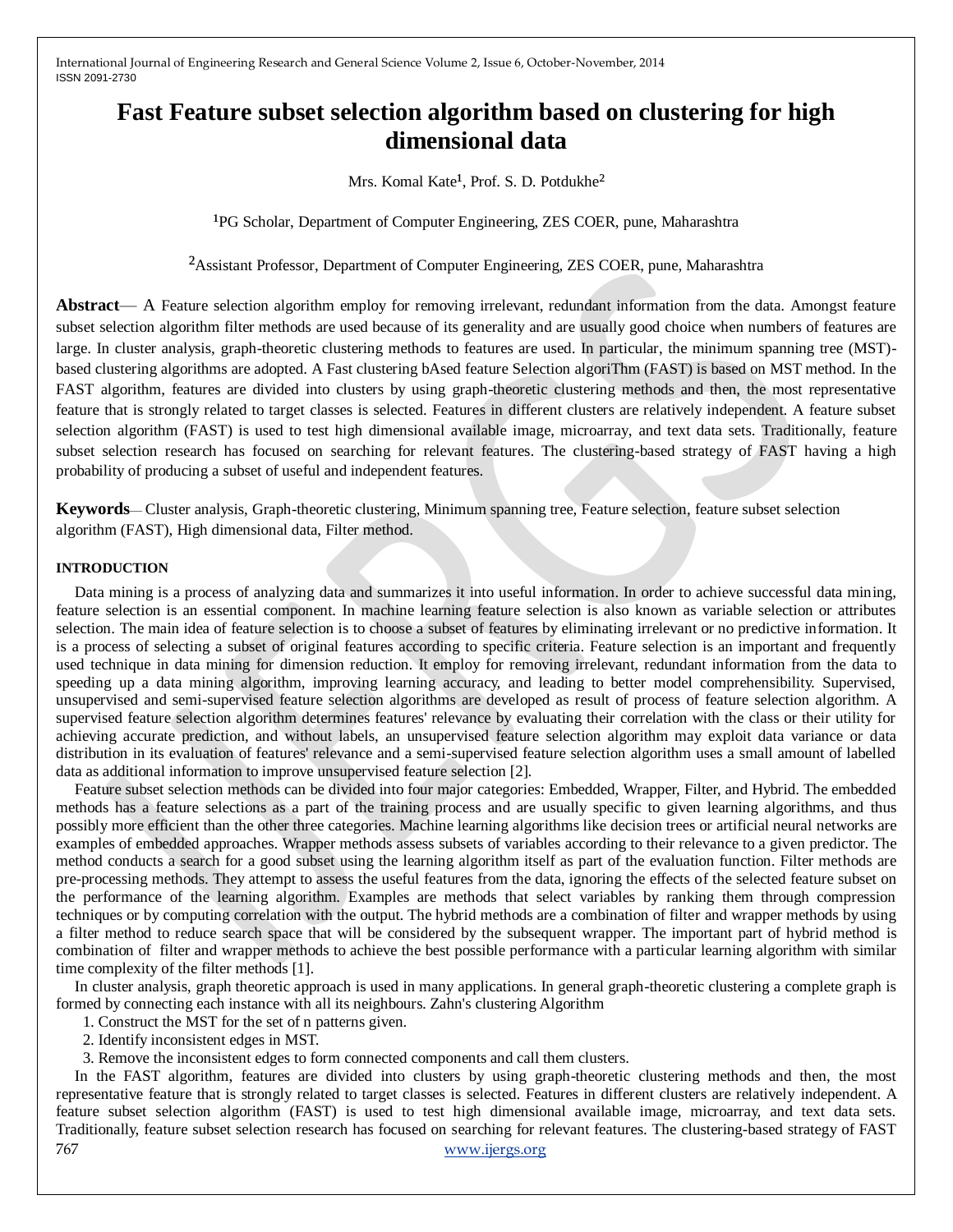having a high probability of producing a subset of useful and independent features.

## **RELATED WORK**

Feature selection is aim at a choosing a subset of features by eliminating irrelevant or no predictive information. It is a process of selecting a subset of original features according to specific criteria. Irrelevant features do not contribute to the accuracy and redundant features mostly provide the information which is already present in other features.

There are many feature selection algorithm present, some of them are useful at removing irrelevant features but not effective to handle redundant features. Yet some of the other can eliminate irrelevant feature while taking care of redundant features [1]. FAST algorithm falls in to second group.

One of the feature selection algorithms is Relief [3], which weighs each feature according to its ability to discriminate instances under different targets based on distance-based criteria function. However, Relief is useless at removing redundant features as two predictive but highly correlated features are likely both to be highly weighted [4]. Relief-F [5] extends Relief, enabling this method to work with noisy and incomplete data sets and to deal with multiclass problems, but still cannot identify redundant features. Redundant features also affect the accuracy and speed of learning algorithm; hence it is necessary to remove it. CFS [6], FCBF [7],

and CMIM [9] are examples that take into consideration the redundant features. CFS [6] is achieved by the hypothesis that a good feature subset is one that contains features highly correlated with the target, yet uncorrelated with each other. FCBF ([7], [8]) is a fast filter method which can identify relevant features as well as redundancy among relevant features without pair wise correlation analysis. CMIM [9] iteratively picks features which maximize their mutual information with the class to predict, conditionally to the response of any feature already picked.

Different from above algorithms, FAST algorithm uses minimum spanning tree-based method to cluster features.

#### **FEATURE SUBSET SELECTION ALGORITHM**



Fig.1. Framework of feature subset selection algorithm

768 www.ijergs.org Feature subset selection algorithms are aim at identifying and removing irrelevant and redundant features as much as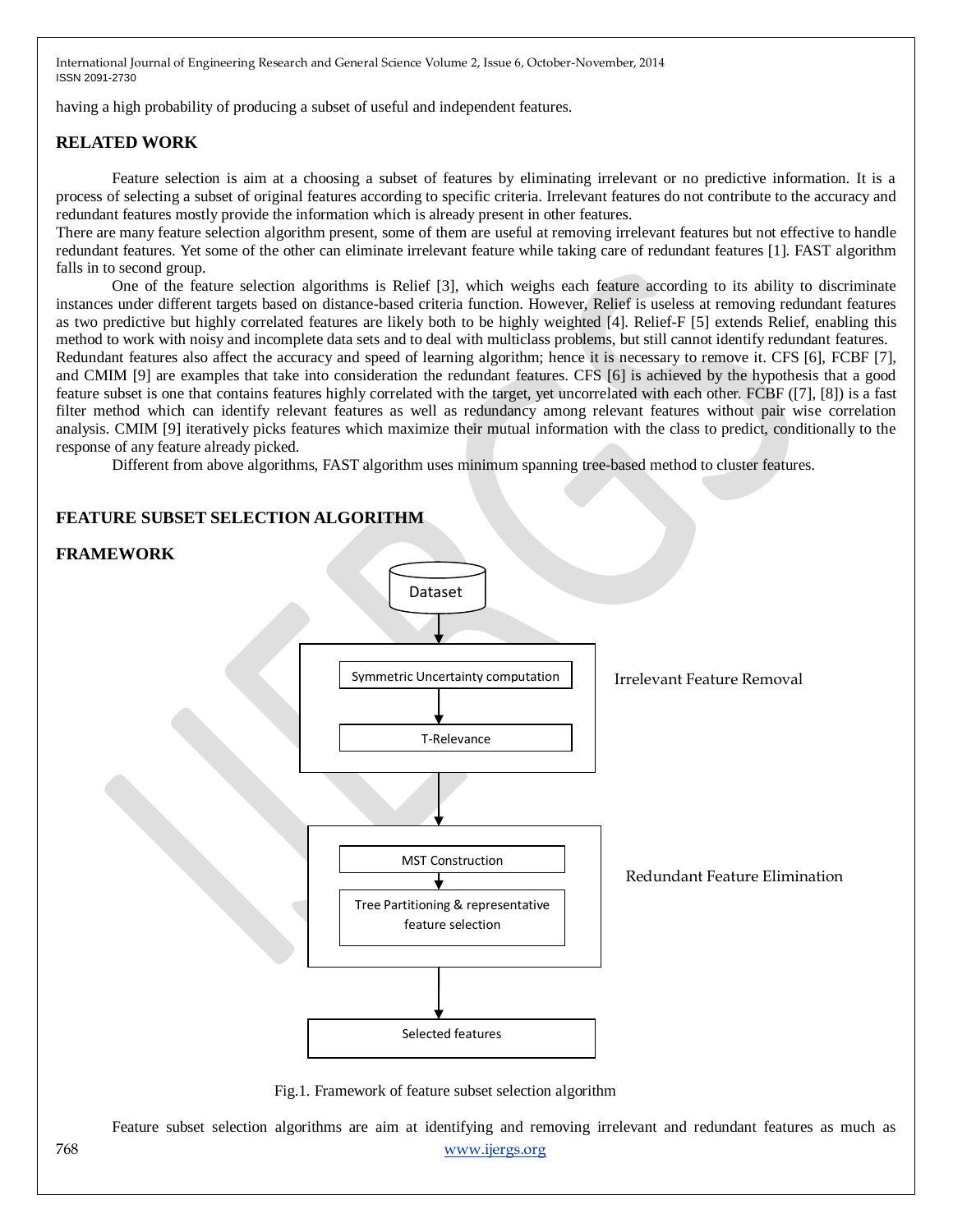possible. "*Good feature subsets contain features highly correlated with (predictive of) the class, yet uncorrelated with (not predictive of) each other*." [10]

Feature selection framework can deal with effectively and efficiently deal with irrelevant and redundant features. It is made up of two connected components of irrelevant feature removal and redundant feature elimination. The former obtains features relevant to the target concept by eliminating irrelevant ones, and the latter removes redundant features from relevant ones via choosing representatives from different feature clusters, and thus produces the final subset [1].

FAST algorithm, it involves 1) the construction of the minimum spanning tree from a weighted complete graph; 2) the partitioning of the minimum spanning tree into a forest such that each tree representing a cluster; and 3) and then the selection of representative features from the clusters.

Relevant features have strong correlation with target concept hence they are always needed for a best subset, while redundant features are not needed because their values are completely correlated with each other. Thus, notions of feature redundancy and feature relevance are normally defined in terms of feature correlation and feature-target concept correlation.

#### **SYMMETRIC UNCERTAINTY**

Mutual information majors how much feature values and target classes differ from each other. This is nonlinear estimation of correlation between feature values or feature values and target classes [1]. The symmetric uncertainty  $(SU)$  [11] is derived from the mutual information by normalizing it to the entropies of feature values or feature values and target classes, and has been used to evaluate the goodness of features for classification by a number of researchers (e.g., Hall [6], Hall and Smith [10], Yu and Liu [7], [8], Zhao and Liu [12], [13]).

The symmetric uncertainty is defined as follows

$$
SU(X,Y) = \frac{2 \times Gain(X \mid Y)}{H(X) + H(Y)}
$$

Where,

$$
Gain(X|Y) = H(X) - H(X|Y)
$$
  
= H(Y) - H(X|Y)

$$
H(X) = -\sum_{x \in X} p(x) \log_2 p(x)
$$

$$
H(X|Y) = -\sum_{y \in Y} p(y) \sum_{x \in X} p(x|y) \log_2 p(x|y)
$$

Where,  $p(x)$  is the probability density function and p  $(x|y)$  is the conditional probability density function.

#### **T-RELEVANCE**

The relevance between the feature  $Fi \in F$  and the target concept C is referred to as the T-Relevance of Fi and C, and denoted by SU(Fi,C). If SU(Fi,C) is greater than a predetermined threshold, then Fi is a strong T-Relevance feature. After finding the relevance value, the redundant attributes will be removed with respect to the threshold value.

#### **F-CORRELATION**

The correlation between any pair of features Fi and Fj (Fi,Fj  $\in$  F^ i  $\neq$  j) is called the F-Correlation of Fi and Fj, and denoted by SU(Fi, Fj). The same equation of symmetric uncertainty which is used for finding the relevance between the feature and the target class is again applied to find the similarity between two attributes with respect to each label.

#### **MINIMUM SPANNING TREE**

Viewing features Fi and Fj as vertices and  $(Fi, Fj)$   $(i \neq j)$  as the weight of the edge between vertices Fi and, a weighted complete graph  $G = (V, E)$  is constructed. As symmetric uncertainty is symmetric further the F-Correlation ( $Fi$ ,  $Fi$ ) is symmetric as well, thus  $G$  is an undirected graph. The complete graph  $G$  reflects the correlations among all the target-relevant features.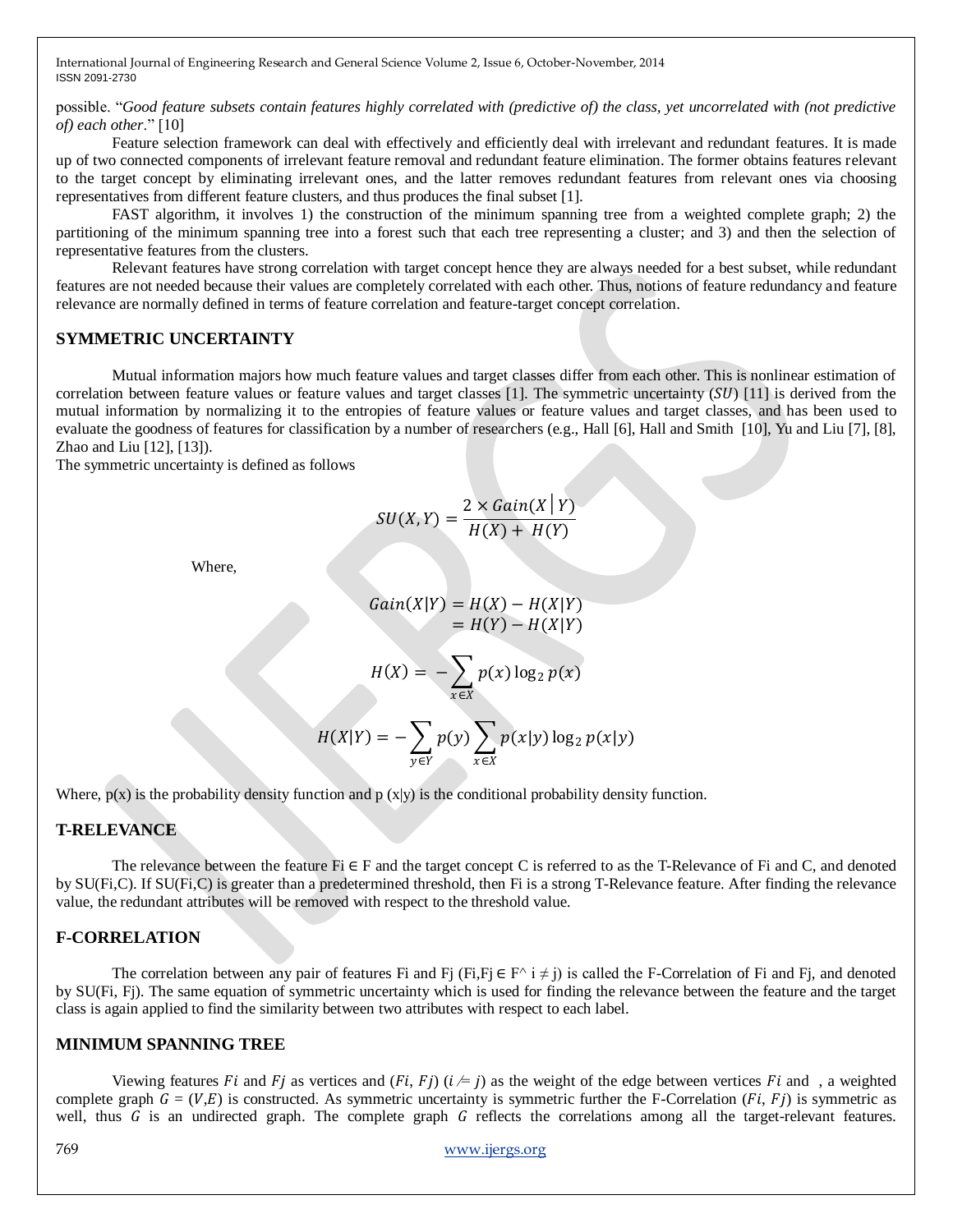Unfortunately, graph G has k vertices and  $(k-1)/2$  edges. For high dimensional data, it is heavily dense and the edges with different weights are strongly interwoven. Moreover, the decomposition of complete graph is NP-hard [15]. Thus for graph  $G$ , we build a MST, which connects all vertices such that the sum of the weights of the edges is the minimum, using the well-known Prim algorithm [14]. The weight of edge  $(F_i, F_j)$  is F-Correlation  $(F_i, F_j)$ . After building the MST, we first remove the edges E, whose weights are smaller than both of the T-Relevance  $(F_i, C)$  and  $(F_j, C)$ , from the MST. Each deletion results in two disconnected trees T1 and T2.

This can be illustrated by an example. Suppose fig.2 shows MST which is generated from complete graph. We first travel all the edges then decide to remove the edge (F0, F4) because its weight SU (F0, F4)= 0.2 is smaller than both SU (F0, C)= 0.6 and SU(F4, C)= 0.7. This makes the MST is clustered into two clusters. The details of the FAST algorithm are shown in algorithm1.

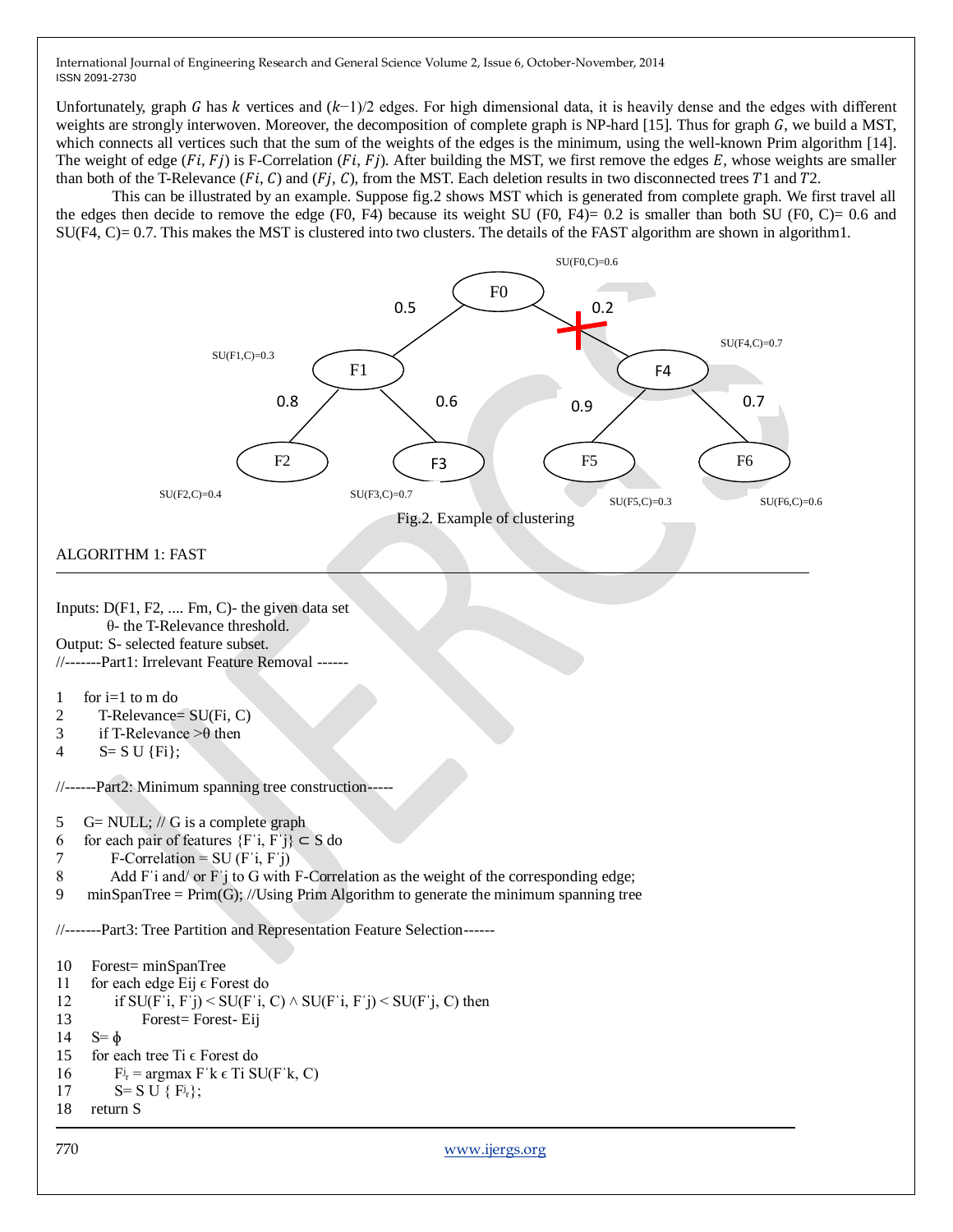## **TIME COMPLEXITY**

The first part of the algorithm has a linear time complexity (*m*) in terms of the number of features *m*. When  $1 < k \le m$ , the second part of the algorithm firstly constructs a complete graph from relevant features and the complexity is  $O(k2)$ , and then generates a MST from the graph using Prim algorithm whose time complexity is  $O(k2)$ . The third part partitions the MST and chooses the representative features with the complexity of (k). Thus when  $1 < k \le m$ , the complexity of the algorithm is  $(m+k2)$ .

## **CONCLUSION**

FAST cluster based subset selection algorithm involves three important steps: 1.Removal of irrelevant features. 2. Elimination of Redundant features using minimum spanning tree. 3. Partitioning the MST and collect the selected features. Each cluster consists of redundant features and which is treated as single feature, so that dimensionality is reduced. A feature subset selection algorithm (FAST) is used to test high dimensional available image, microarray, and text data sets. The clustering-based strategy of FAST produces a subset of useful and independent features. The FAST algorithm can efficiently and effectively deal with both irrelevant and redundant features, and obtain a good feature subset.

### **REFERENCES:**

- [1] Qinbao Song,'Jingjie Ni and Guangtao Wang "A Fast Clustering-Based Feature Subset Selection Algorithm for High Dimensional Data" IEEE transactions on knowledge and data engineering vol:25 no:1 year 2013
- [2] Almuallim H. and Dietterich T.G., "Algorithms for Identifying Relevant Features", In Proceedings of the 9th Canadian Conference on AI, pp 38-45,1992.
- [3] Kira K. and Rendell L.A.," The feature selection problem: Traditional methods and a new algorithm", In Proceedings of Nineth National Conference on Artificial Intelligence, pp 129-134, 1992.
- [4] Koller D. and Sahami M., "Toward optimal feature selection", In Proceedings of International Conference on Machine Learning, pp 284-292, 1996.
- [5] Kononenko I.," Estimating Attributes: Analysis and Extensions of RELIEF", In Proceedings of the 1994 European Conference on Machine Learning, pp171-182, 1994.
- [6] Hall M.A., "Correlation-Based Feature Subset Selection for Machine Learning", Ph.D. dissertation Waikato, New Zealand: Univ. Waikato, 1999.
- [7] Yu L. and Liu H., "Feature selection for high-dimensional data: a fast correlation-based filter solution", in Proceedings of 20th International Conference on Machine Leaning, 20(2), pp 856-863, 2003.
- [8] Yu L. and Liu H., "Efficient feature selection via analysis of relevance and redundancy", Journal of Machine Learning Research, 10(5), pp 1205-1224, 2004.
- [9] Fleuret F., "Fast binary feature selection with conditional mutual Information",Journal of Machine Learning Research, 5, pp 1531-1555, 2004.
- [10]Hall M.A. and Smith L.A., "Feature Selection for Machine Learning: Comparing a Correlation-Based Filter Approach to the Wrapper", In Proceedings of the Twelfth international Florida Artificial intelligence Research Society Conference, pp 235-239, 1999.
- [11]Press W.H., Flannery B.P., Teukolsky S.A. and Vetterling W.T., "Numerical recipes in C". Cambridge University Press, Cambridge, 1988.
- [12]Zhao Z. and Liu H., "Searching for interacting features", In Proceedings of the 20th International Joint Conference on AI, 2007.
- [13]Zhao Z. and Liu H.," Searching for Interacting Features in Subset Selection", Journal Intelligent Data Analysis, 13(2), pp 207- 228, 2009.
- [14]Prim R.C., "Shortest connection networks and some generalizations", Bell System Technical Journal, 36, pp 1389-1401, 1957.
- [15]Garey M.R. and Johnson D.S., "Computers and Intractability: a Guide to the Theory of Np-Completeness". W. H. Freeman & Co, 1979.
- [16]Almuallim H. and Dietterich T.G., "Learning boolean concepts in the presence of many irrelevant features", Artificial Intelligence, 69(1-2), pp 279-305, 1994.
- [17]Arauzo-Azofra A., Benitez J.M. and Castro J.L., "A feature set measure based on relief ", In Proceedings of the fifth international conference on Recent Advances in Soft Computing, pp 104-109, 2004
- [18] Baker L.D. and McCallum A.K., "Distributional clustering of words for text classification", In Proceedings of the 21st Annual international ACM SIGIR Conference on Research and Development in information Retrieval, pp 96-103, 1998.
- [19]Battiti R., "Using mutual information for selecting features in supervised neural net learning", IEEE Transactions on Neural Networks, 5(4), pp 537- 550, 1994.